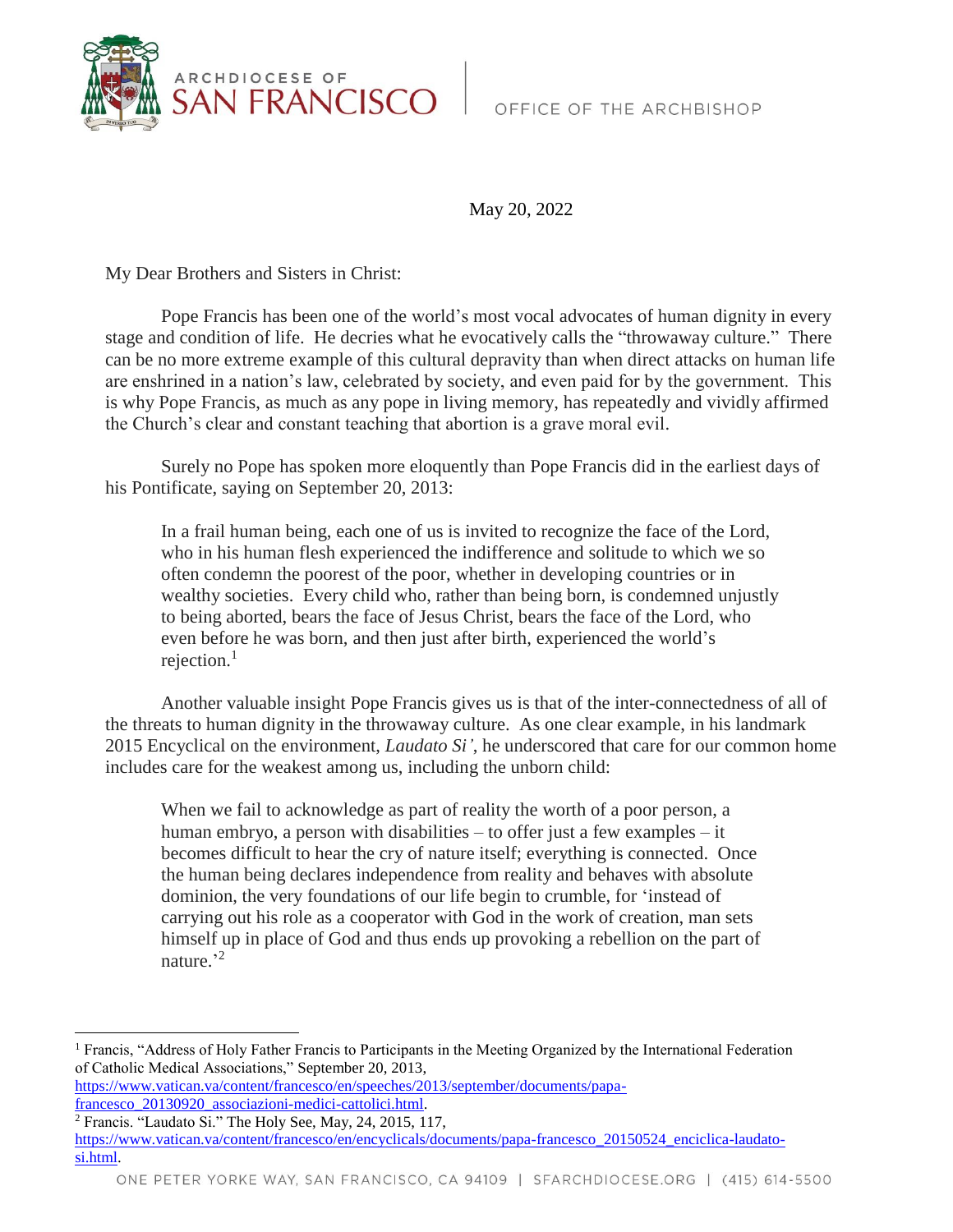May 20, 2022 Page 2

As the Archbishop of San Francisco, I am bound to be "concerned for all the Christian faithful entrusted to [my] care" (Code of Canon Law, can. 383, §1). This most serious duty can sometimes become unpleasant, especially when Catholics in public life explicitly promote practices that involve the direct taking of innocent human life, which is what abortion does. I have struggled with this issue in my own conscience for many years now, especially with regard to the Speaker of the U.S. House of Representatives and member of our Archdiocese, Nancy Pelosi.

I have received letters from very many of you over the years expressing distress over the scandal being caused by such Catholics in public life who promote such grievously evil practices as abortion. I have responded that conversion is always better than exclusion, and before any such action can be taken it must be preceded by sincere and diligent efforts at dialogue and persuasion. With regard to Speaker Pelosi, I have striven to follow this wise route, as delineated by then-Cardinal Ratzinger (later Pope Benedict XVI) in a letter to U.S. bishops regarding Holy Communion and Catholic politicians who cooperate in the grave evils of abortion and euthanasia:

… when a person's formal cooperation becomes manifest (understood, in the case of a Catholic politician, as his consistently campaigning and voting for permissive abortion and euthanasia laws), his Pastor should meet with him, instructing him about the Church's teaching, informing him that he is not to present himself for Holy Communion until he brings to an end the objective situation of sin, and warning him that he will otherwise be denied the Eucharist. When 'these precautionary measures have not had their effect …,' and the person in question, with obstinate persistence, still presents himself to receive the Holy Eucharist, 'the minister of Holy Communion must refuse to distribute it.<sup>3</sup>

This instruction is in accordance with canon 915 of the Code of Canon Law, which stipulates, "Those … obstinately persevering in manifest grave sin are not to be admitted to Holy Communion." In the pastoral letter I issued a year ago, *[Before I Formed You in the Womb I Knew](https://www.sfarchdiocese.org/inthewomb/)  [You](https://www.sfarchdiocese.org/inthewomb/)*, I laid out the Church's teaching on cooperation in evil, especially that of abortion, and the proper disposition for receiving Holy Communion, precisely to help our people better understand these principles and what is at stake here.

Unfortunately, Speaker Pelosi's position on abortion has become only more extreme over the years, especially in the last few months. Just earlier this month she once again, as she has many times before, explicitly cited her Catholic faith while justifying abortion as a "choice," this time setting herself in direct opposition to Pope Francis: "The very idea that they would be telling women the size, timing or whatever of their family, the personal nature of this is so appalling, and I say that as a devout Catholic"; "They say to me, 'Nancy Pelosi thinks she knows more about having babies than the Pope.' Yes I do. Are you stupid?"<sup>4</sup>

l

<sup>3</sup> [https://chiesa.espresso.repubblica.it/articolo/7055bdc4.html?eng=y.](https://chiesa.espresso.repubblica.it/articolo/7055bdc4.html?eng=y)

<sup>4</sup> Mychael Schnell and Mike Lillis "Pelosi says Roe opinion would threaten marriage equality, other rights," The Hill, May 4, 2022, https://thehill.com/news/house/3477577-pelosi-says-roe-opinion-would-threaten-marriage-equalityother-rights.